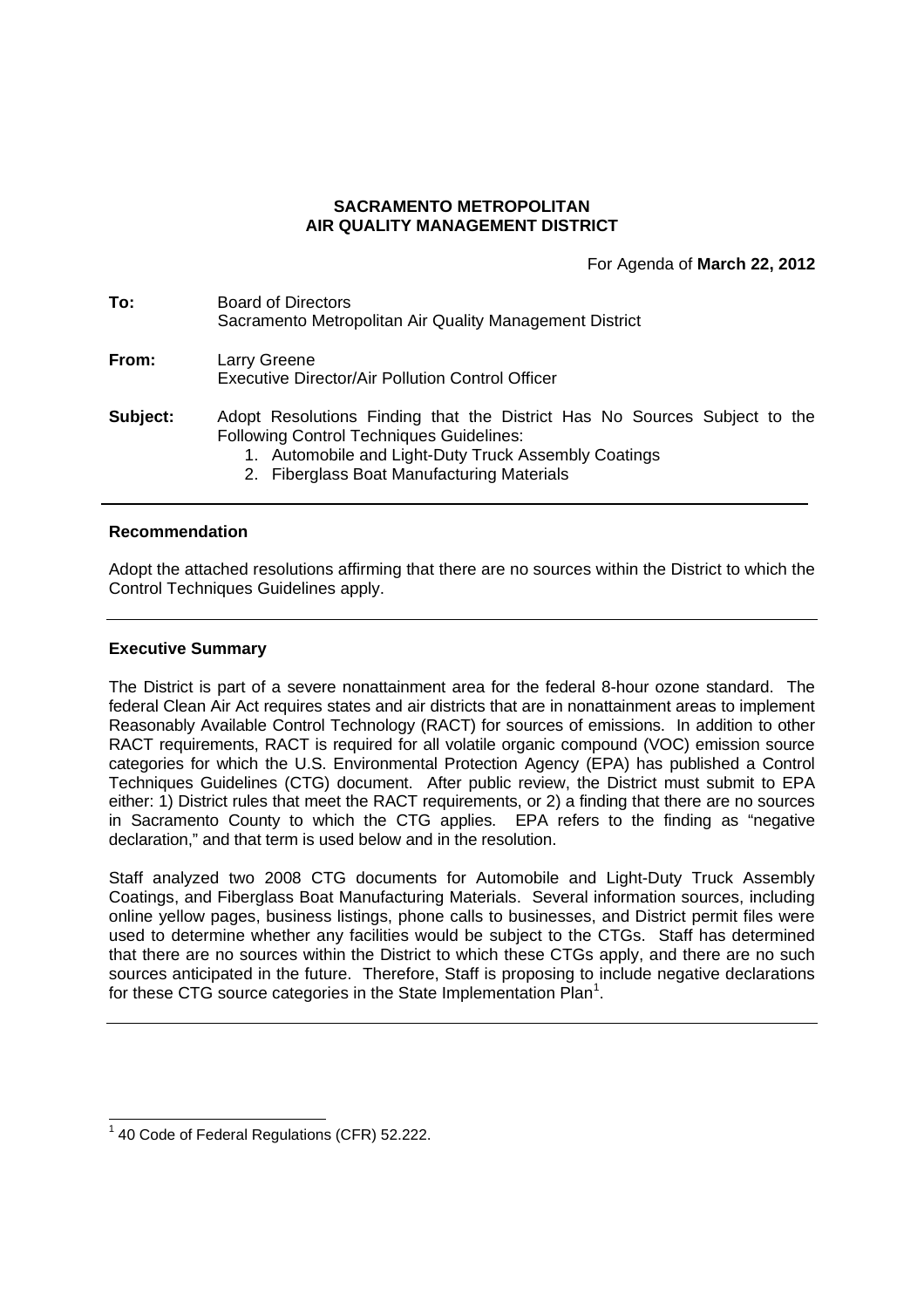Board Memo Negative Declarations for CTGs Automobile/Light-Duty Truck Assembly Coatings; Fiberglass Boat Manufacturing Materials March 22, 2012, Page 2

# **Attachments**

The table below identifies the attachments to this memo:

| <b>Item</b>                                                                                         | <b>Attachment</b> | Page # |
|-----------------------------------------------------------------------------------------------------|-------------------|--------|
| Board Resolution for Negative Declaration -<br>Automobile and Light-Duty Truck Assembly<br>Coatings | A                 | 4      |
| Board Resolution for Negative Declaration -<br><b>Fiberglass Boat Manufacturing Materials</b>       | B                 |        |
| Negative Declaration - Automobile and Light-Duty<br><b>Truck Assembly Coatings</b>                  | C                 | 10     |
| Negative Declaration - Fiberglass Boat<br><b>Manufacturing Materials</b>                            | D                 | 12     |
| <b>Staff Report</b>                                                                                 | F                 | 14     |
| <b>Evidence of Public Notice</b>                                                                    | F                 | 20     |

## **Environmental Review and Compliance**

In adopting these negative declarations, the District is not adopting new requirements for emission sources. No source will need to change its operations to comply with a requirement. Staff finds that the adoption of these negative declarations is not subject to the California Environmental Quality Act because it is an activity that will not result in a direct or reasonably foreseeable indirect physical change in the environment<sup>2</sup>.

### **Public Outreach**

A public notice for the proposed negative declarations was issued on January 19, 2012, to provide an opportunity for someone to identify potentially subject facilities. The notice also announced that a public hearing had been tentatively scheduled for February 23, 2012. Consistent with federal regulations for public review of SIP revisions<sup>3</sup>, the notice stated that the public hearing would be cancelled if no member of the public requested by February 20, 2012, that the public hearing be held, and the public would be notified of a cancellation on February 21, 2012.

The January 19, 2012 noticing included:

E-mail notices to approximately 2,400 recipients who have subscribed to electronic SIP  $\bullet$ notices, and to CARB and EPA;

 $2$  Public Resources Code §21084(a) and Preliminary Review, State CEQ Guidelines §15060(c)(2).

 $3$  40 CFR 51.102.